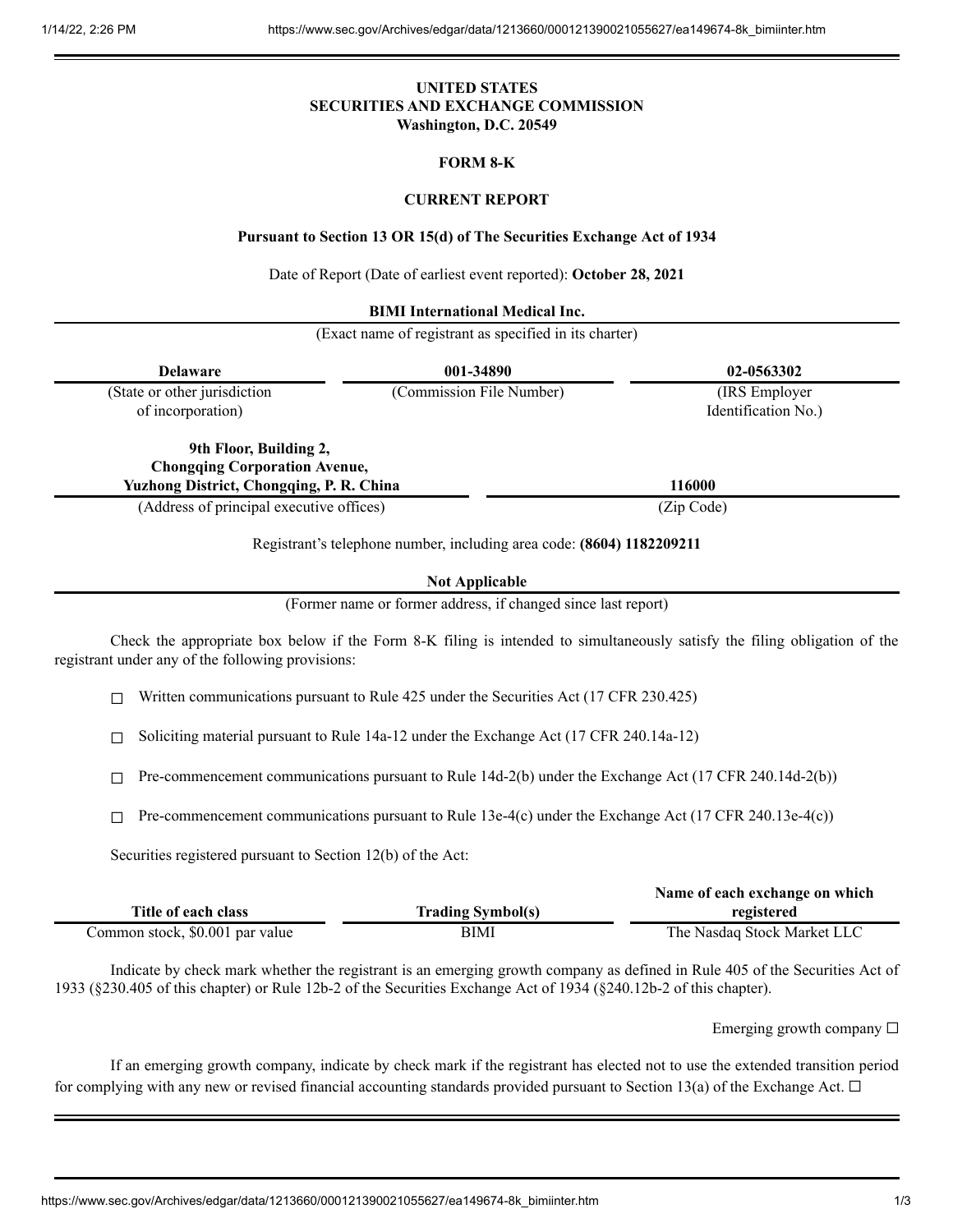# Item 5.02. Departure of Directors or Certain Officers; Election of Directors; Appointment of Certain Officers; Compensatory **Arrangements of Certain Officers.**

On October 28, 2021 BIMI International Medical Inc. (the "Company") renewed the term of employment of the Company's CEO Mr. Tiewei Song for one year and entered into a new employment agreement (the "Renewed Executive Employment Agreement"), effective October 1, 2021. Under the Renewed Executive Employment Agreement, Mr. Tiewei Song's compensation shall consist of an annual base salary of \$1,000,000 in cash and an annual stock compensation of 1 million shares of the Company's common stock. Other terms of the Renewed Executive Employment Agreement are substantially similar to the two-year executive employment agreement entered into by the Company and Mr. Song on October 1, 2019.

The Renewed Executive Employment Agreement is filed herewith as Exhibit 10.1.

# **Item 9.01 Financial Statements and Exhibits.**

(d) Exhibits.

| <b>Exhibit No</b> Document |                                                                             |
|----------------------------|-----------------------------------------------------------------------------|
| 10.1                       | <b>Executive Employment Agreement dated October 28, 2021</b>                |
| 104                        | Cover Page Interactive Data File (embedded within the Inline XBRL document) |

1